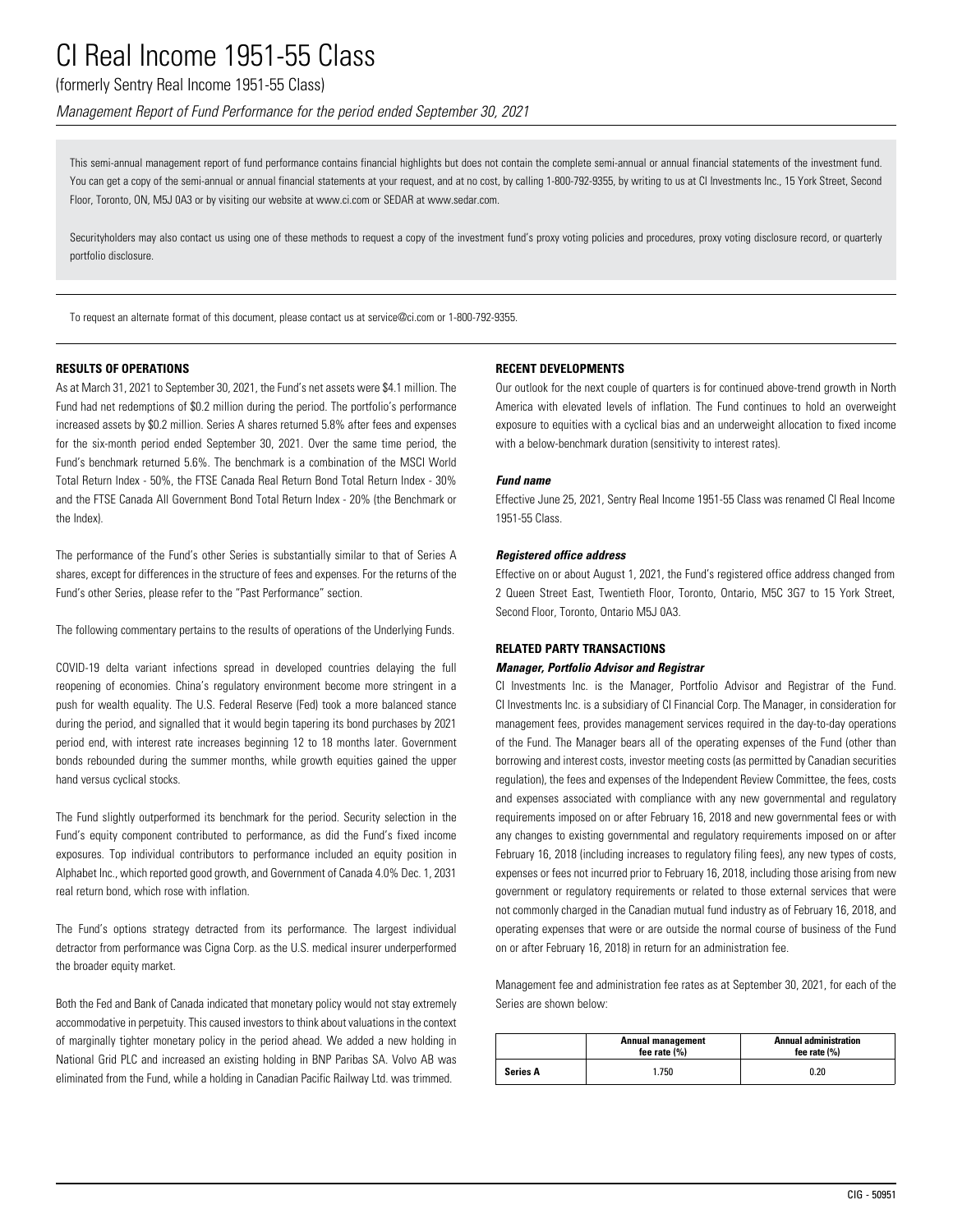(formerly Sentry Real Income 1951-55 Class)

*Management Report of Fund Performance for the period ended September 30, 2021*

|                 | <b>Annual management</b><br>fee rate $(% )$ | <b>Annual administration</b><br>fee rate $(% )$ |  |  |  |  |
|-----------------|---------------------------------------------|-------------------------------------------------|--|--|--|--|
| <b>Series F</b> | 0.750                                       | 0.20                                            |  |  |  |  |
| <b>Series P</b> | Paid directly by investor                   | 0.15                                            |  |  |  |  |

The Manager received \$0.03 million in management fees and a nominal amount in administration fees for the period.

### *Management Fees*

Approximately 27% of total management fees were used to pay for sales and trailing commissions. The remaining 73% of management fees were used to pay for investment management and other general administration.

### *Related Fund Trading*

Related fund trading occurs when a Fund purchases or sells units/shares of another Fund managed by the Manager. During the period ended September 30, 2021, the Fund engaged in related fund trading or held position(s) in related fund(s) at the end of the period.

#### *Independent Review Committee*

The Fund has received standing instructions from the Fund's Independent Review Committee (IRC) to make or hold an investment in the security of an issuer related to the Manager.

The applicable standing instructions require, amongst others, that related party transactions be conducted in accordance with the Manager's policies and procedures and applicable law and that the Manager advise the IRC of any material breach of such policies. The Manager's policies require that investment decisions in respect of related party transactions (a) are free from any influence by an entity related to the Manager and without taking into account any consideration relevant to an entity related to the Manager; (b) represent the business judgment of the Manager, uninfluenced by considerations other than the best interests of the Fund; and (c) do not exceed the limitations of the applicable legislation. Quarterly, the IRC reviews reports which assess compliance with applicable CI policies. Annually, the IRC reviews reports describing each instance that the Manager acted in reliance on the standing instructions noted above.

The Fund relied on the IRC's standing instructions regarding related party transactions during this reporting period.

Except as otherwise noted above, the Fund was not a party to any related party transactions during the period ended September 30, 2021.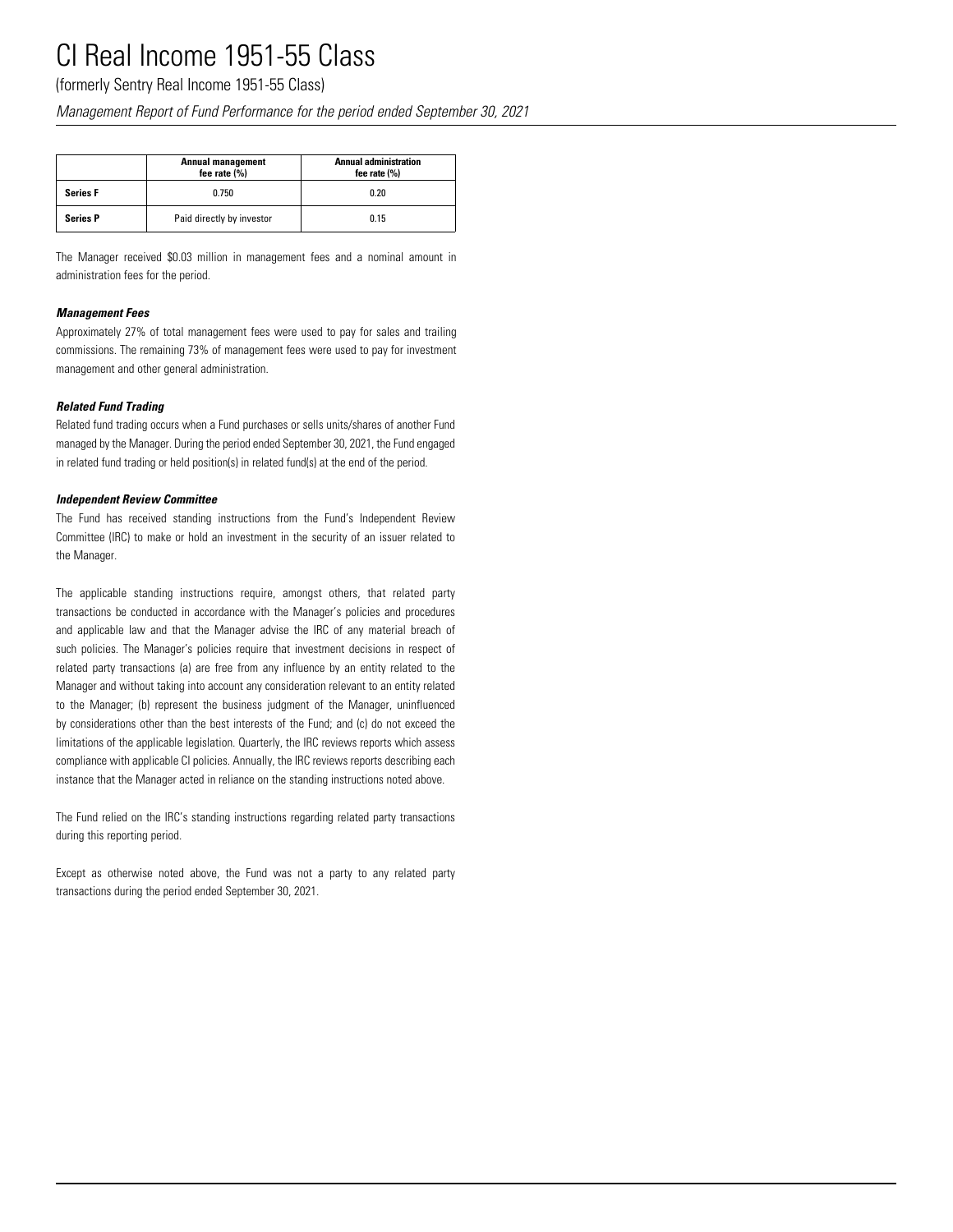(formerly Sentry Real Income 1951-55 Class)

*Management Report of Fund Performance for the period ended September 30, 2021*

## **FINANCIAL HIGHLIGHTS**

The following tables show selected key financial information about the Fund and are intended to help you understand the Fund's financial performance for the past periods.

| Net Assets per Share (\$) <sup>(1)(2)(4)</sup> |                                                                  | Increase (decrease) from operations: |                                                         |                                                       |                                           |                                                                                    | Dividends:                                                        |                         |                       |                               |                                                 |                                                                                |
|------------------------------------------------|------------------------------------------------------------------|--------------------------------------|---------------------------------------------------------|-------------------------------------------------------|-------------------------------------------|------------------------------------------------------------------------------------|-------------------------------------------------------------------|-------------------------|-----------------------|-------------------------------|-------------------------------------------------|--------------------------------------------------------------------------------|
|                                                | Net assets at<br>the beginning<br>of period <sup>(2)</sup><br>\$ | Total<br>revenue<br>S                | Total<br>expenses<br>(excluding<br>distributions)<br>\$ | Realized<br>qains<br>(losses) for<br>the period<br>\$ | qains<br>(losses) for<br>the period<br>\$ | Unrealized Total increase<br>(decrease)<br>from<br>operations <sup>(2)</sup><br>\$ | From net<br>investment<br>income<br>(excluding<br>dividends)<br>S | From<br>dividends<br>\$ | From<br>capital<br>\$ | gains Return of capital<br>\$ | <b>Total</b><br>dividends <sup>2,39</sup><br>\$ | <b>Net assets</b><br>at the end of<br>the period<br>shown <sup>(2)</sup><br>\$ |
| <b>Series A</b>                                |                                                                  |                                      |                                                         |                                                       |                                           |                                                                                    |                                                                   |                         |                       |                               |                                                 |                                                                                |
| Commencement of operations July 04, 2016       |                                                                  |                                      |                                                         |                                                       |                                           |                                                                                    |                                                                   |                         |                       |                               |                                                 |                                                                                |
| Sept. 30, 2021                                 | 12.08                                                            |                                      | (0.13)                                                  | 0.09                                                  | 0.75                                      | 0.71                                                                               |                                                                   |                         |                       |                               |                                                 | 12.78                                                                          |
| Mar. 31, 2021                                  | 10.34                                                            | 0.24                                 | (0.25)                                                  | 0.25                                                  | 1.59                                      | 1.83                                                                               |                                                                   | (0.06)                  |                       |                               | (0.06)                                          | 12.08                                                                          |
| Mar. 31, 2020                                  | 10.82                                                            | 0.31                                 | (0.24)                                                  | 0.21                                                  | (0.67)                                    | (0.39)                                                                             |                                                                   | (0.03)                  |                       |                               | (0.03)                                          | 10.34                                                                          |
| Mar. 31, 2019                                  | 10.52                                                            | 0.27                                 | (0.20)                                                  | 0.58                                                  | (0.40)                                    | 0.25                                                                               |                                                                   |                         |                       |                               | $\overline{\phantom{a}}$                        | 10.82                                                                          |
| Mar. 31, 2018                                  | 10.19                                                            | 0.22                                 | (0.21)                                                  | 0.23                                                  | 0.02                                      | 0.26                                                                               |                                                                   |                         |                       |                               | $\overline{\phantom{a}}$                        | 10.52                                                                          |
| Mar. 31, 2017                                  | 10.00                                                            | 0.10                                 | (0.15)                                                  | 0.13                                                  | 0.01                                      | 0.09                                                                               |                                                                   |                         |                       |                               |                                                 | 10.19                                                                          |
| <b>Series F</b>                                |                                                                  |                                      |                                                         |                                                       |                                           |                                                                                    |                                                                   |                         |                       |                               |                                                 |                                                                                |
| Commencement of operations July 04, 2016       |                                                                  |                                      |                                                         |                                                       |                                           |                                                                                    |                                                                   |                         |                       |                               |                                                 |                                                                                |
| Sept. 30, 2021                                 | 12.72                                                            |                                      | (0.07)                                                  | 0.09                                                  | 0.78                                      | 0.80                                                                               |                                                                   |                         |                       |                               |                                                 | 13.52                                                                          |
| Mar. 31, 2021                                  | 10.77                                                            | 0.26                                 | (0.13)                                                  | 0.27                                                  | 1.64                                      | 2.04                                                                               |                                                                   | (0.06)                  |                       |                               | (0.06)                                          | 12.72                                                                          |
| Mar. 31, 2020                                  | 11.15                                                            | 0.32                                 | (0.12)                                                  | 0.22                                                  | (0.66)                                    | (0.24)                                                                             |                                                                   | (0.03)                  |                       |                               | (0.03)                                          | 10.77                                                                          |
| Mar. 31, 2019                                  | 10.72                                                            | 0.24                                 | (0.12)                                                  | 0.55                                                  | (0.27)                                    | 0.40                                                                               |                                                                   |                         |                       |                               | $\sim$                                          | 11.15                                                                          |
| Mar. 31, 2018                                  | 10.28                                                            | 0.22                                 | (0.10)                                                  | 0.22                                                  | 0.14                                      | 0.48                                                                               |                                                                   |                         |                       |                               | $\overline{\phantom{a}}$                        | 10.72                                                                          |
| Mar. 31, 2017                                  | 10.00                                                            | 0.07                                 | (0.07)                                                  | 0.09                                                  | (0.07)                                    | 0.02                                                                               |                                                                   |                         |                       |                               | ä,                                              | 10.28                                                                          |
| <b>Series P</b>                                |                                                                  |                                      |                                                         |                                                       |                                           |                                                                                    |                                                                   |                         |                       |                               |                                                 |                                                                                |
| Commencement of operations July 04, 2016       |                                                                  |                                      |                                                         |                                                       |                                           |                                                                                    |                                                                   |                         |                       |                               |                                                 |                                                                                |
| Sept. 30, 2021                                 | 13.24                                                            |                                      | (0.01)                                                  | 0.10                                                  | 0.81                                      | 0.90                                                                               |                                                                   |                         |                       |                               |                                                 | 14.13                                                                          |
| Mar. 31, 2021                                  | 11.11                                                            | 0.26                                 | (0.02)                                                  | 0.27                                                  | 1.71                                      | 2.22                                                                               |                                                                   | (0.06)                  |                       |                               | (0.06)                                          | 13.24                                                                          |
| Mar. 31, 2020                                  | 11.40                                                            | 0.34                                 | (0.02)                                                  | 0.24                                                  | (0.79)                                    | (0.23)                                                                             |                                                                   | (0.03)                  |                       |                               | (0.03)                                          | 11.11                                                                          |
| Mar. 31, 2019                                  | 10.86                                                            | 0.25                                 | (0.05)                                                  | 0.55                                                  | (0.26)                                    | 0.49                                                                               |                                                                   |                         |                       |                               | $\sim$                                          | 11.40                                                                          |
| Mar. 31, 2018                                  | 10.34                                                            | 0.23                                 | (0.02)                                                  | 0.23                                                  | (0.14)                                    | 0.30                                                                               |                                                                   |                         |                       |                               | $\overline{\phantom{a}}$                        | 10.86                                                                          |
| Mar. 31, 2017                                  | 10.00                                                            |                                      | (0.01)                                                  | (0.01)                                                | (0.35)                                    | (0.37)                                                                             |                                                                   |                         |                       |                               |                                                 | 10.34                                                                          |

(1) This information is derived from the Fund's semi-annual and annual financial statements.

(2) Net assets per share and dividends per share are based on the actual number of shares outstanding for the relevant Series at the relevant time. The increase (decrease) in net assets from operations per share is based on the weighted average number of shares outstanding for the relevant Series over the fiscal period.

(3) Dividends are automatically reinvested in additional shares of the Fund.

(4) This information is provided for the period ended September 30, 2021 and the years ended March 31.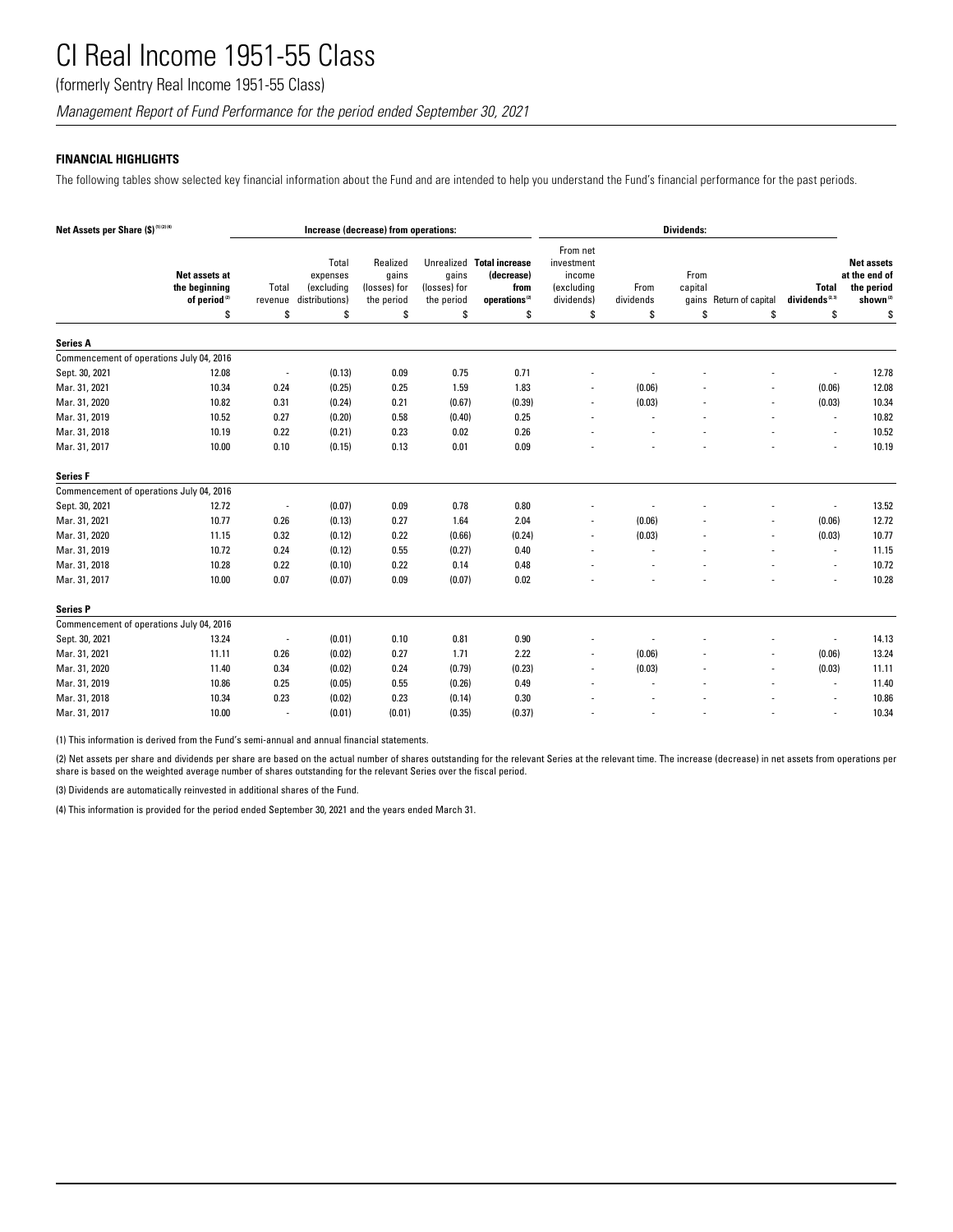(formerly Sentry Real Income 1951-55 Class)

*Management Report of Fund Performance for the period ended September 30, 2021*

### **FINANCIAL HIGHLIGHTS (cont'd)**

| Ratios and Supplemental Data <sup>(1)(5)</sup> |                       |                            | Management<br>expense ratio             |                             |                                      |                             |                                      |                                                           |           |
|------------------------------------------------|-----------------------|----------------------------|-----------------------------------------|-----------------------------|--------------------------------------|-----------------------------|--------------------------------------|-----------------------------------------------------------|-----------|
|                                                | <b>Total net</b>      | of shares                  | Number before waivers<br>or absorptions | Management<br>expense ratio | Harmonized                           | Management<br>expense ratio | <b>Effective HST</b><br>rate for the | Trading                                                   | Portfolio |
|                                                | assets <sup>(5)</sup> | outstanding <sup>(5)</sup> | after taxes <sup>(2)</sup>              | before taxes <sup>(2)</sup> | sales $\mathsf{tax}^\text{\tiny(2)}$ | after taxes <sup>(2)</sup>  | period <sup>(2)</sup>                | expense ratio <sup>(3)</sup> turnover rate <sup>(4)</sup> |           |
|                                                | \$000's               | 000's                      | $\%$                                    | %                           | %                                    | %                           | $\%$                                 | $\%$                                                      | %         |
| <b>Series A</b>                                |                       |                            |                                         |                             |                                      |                             |                                      |                                                           |           |
| Commencement of operations July 04, 2016       |                       |                            |                                         |                             |                                      |                             |                                      |                                                           |           |
| Sept. 30, 2021                                 | 2,254                 | 176                        | 2.10                                    | 1.95                        | 0.15                                 | 2.10                        | 7.80                                 | 0.01                                                      | 2.39      |
| Mar. 31, 2021                                  | 2,327                 | 193                        | 2.10                                    | 1.95                        | 0.15                                 | 2.10                        | 7.77                                 | $\overline{\phantom{a}}$                                  | 4.14      |
| Mar. 31, 2020                                  | 2,120                 | 205                        | 2.11                                    | 1.95                        | 0.16                                 | 2.11                        | 8.19                                 | $\overline{a}$                                            | 9.59      |
| Mar. 31, 2019                                  | 2,705                 | 250                        | 2.53                                    | 1.96                        | 0.20                                 | 2.16                        | 10.61                                | 0.04                                                      | 82.92     |
| Mar. 31, 2018                                  | 1.867                 | 178                        | 3.39                                    | n/a                         | n/a                                  | 2.19                        | n/a                                  | 0.14                                                      | 21.98     |
| Mar. 31, 2017                                  | 1,778                 | 174                        | 4.16                                    | n/a                         | n/a                                  | 2.05                        | n/a                                  | 0.16                                                      | 38.96     |
| <b>Series F</b>                                |                       |                            |                                         |                             |                                      |                             |                                      |                                                           |           |
| Commencement of operations July 04, 2016       |                       |                            |                                         |                             |                                      |                             |                                      |                                                           |           |
| Sept. 30, 2021                                 | 1,261                 | 93                         | 1.04                                    | 0.95                        | 0.09                                 | 1.04                        | 9.21                                 | 0.01                                                      | 2.39      |
| Mar. 31, 2021                                  | 1,202                 | 95                         | 1.04                                    | 0.95                        | 0.09                                 | 1.04                        | 9.26                                 | $\overline{a}$                                            | 4.14      |
| Mar. 31, 2020                                  | 1,063                 | 99                         | 1.04                                    | 0.95                        | 0.09                                 | 1.04                        | 9.84                                 | $\overline{\phantom{a}}$                                  | 9.59      |
| Mar. 31, 2019                                  | 1,429                 | 128                        | 1.41                                    | 0.96                        | 0.09                                 | 1.05                        | 10.28                                | 0.04                                                      | 82.92     |
| Mar. 31, 2018                                  | 1,104                 | 103                        | 2.32                                    | n/a                         | n/a                                  | 1.12                        | n/a                                  | 0.14                                                      | 21.98     |
| Mar. 31, 2017                                  | 1,146                 | 111                        | 3.03                                    | n/a                         | n/a                                  | 0.99                        | n/a                                  | 0.16                                                      | 38.96     |
| <b>Series P</b>                                |                       |                            |                                         |                             |                                      |                             |                                      |                                                           |           |
| Commencement of operations July 04, 2016       |                       |                            |                                         |                             |                                      |                             |                                      |                                                           |           |
| Sept. 30, 2021                                 | 559                   | 40                         | 0.16                                    | 0.15                        | 0.01                                 | 0.16                        | 8.28                                 | 0.01                                                      | 2.39      |
| Mar. 31, 2021                                  | 531                   | 40                         | 0.16                                    | 0.15                        | 0.01                                 | 0.16                        | 8.43                                 | $\overline{\phantom{a}}$                                  | 4.14      |
| Mar. 31, 2020                                  | 475                   | 43                         | 0.16                                    | 0.15                        | 0.01                                 | 0.16                        | 8.46                                 | $\overline{\phantom{a}}$                                  | 9.59      |
| Mar. 31, 2019                                  | 501                   | 44                         | 0.55                                    | 0.17                        | 0.01                                 | 0.18                        | 8.77                                 | 0.04                                                      | 82.92     |
| Mar. 31, 2018                                  | 477                   | 44                         | 1.59                                    | n/a                         | n/a                                  | 0.39                        | n/a                                  | 0.14                                                      | 21.98     |
| Mar. 31, 2017                                  | 237                   | 23                         | 2.28                                    | n/a                         | n/a                                  | 0.25                        | n/a                                  | 0.16                                                      | 38.96     |

(1) This information is derived from the Fund's semi-annual and annual financial statements.

(2) Management expense ratio is calculated based on expenses charged to the Fund (excluding commissions and other portfolio transaction costs) and is expressed as an annualized percentage of daily average net assets for the period, including the Fund's proportionate share of any underlying fund(s) expenses, if applicable. The Effective HST tax rate is calculated using the attribution percentage for each province based on shareholder residency and can be different from 13%.

(3) The trading expense ratio represents total commissions and other portfolio transaction costs expressed as an annualized percentage of daily average net assets during the period, including the Fund's proportionate share of such expenses of any underlying fund(s), if applicable.

(4) The Fund's portfolio turnover rate indicates how actively the Fund's portfolio advisor manages its portfolio investments. A portfolio turnover rate of 100% is equivalent to the Fund buying and selling all of the securities in its portfolio once in the course of the fiscal period. The higher a Fund's portfolio turnover rate in a period, the greater the trading costs payable by the Fund in the period, and the greater the chance of an investor receiving taxable capital gains in the period. There is not necessarily a relationship between a higher turnover rate and the performance of a Fund. Portfolio turnover rate is calculated by dividing the lesser of the cost of purchases and the proceeds of sales of portfolio securities for the period, and excluding cash and short-term investments maturing in less than one year, and before assets acquired from a merger, if applicable, by the average of the monthly fair value of investments during the period.

(5) This information is provided for the period ended September 30, 2021 and the years ended March 31.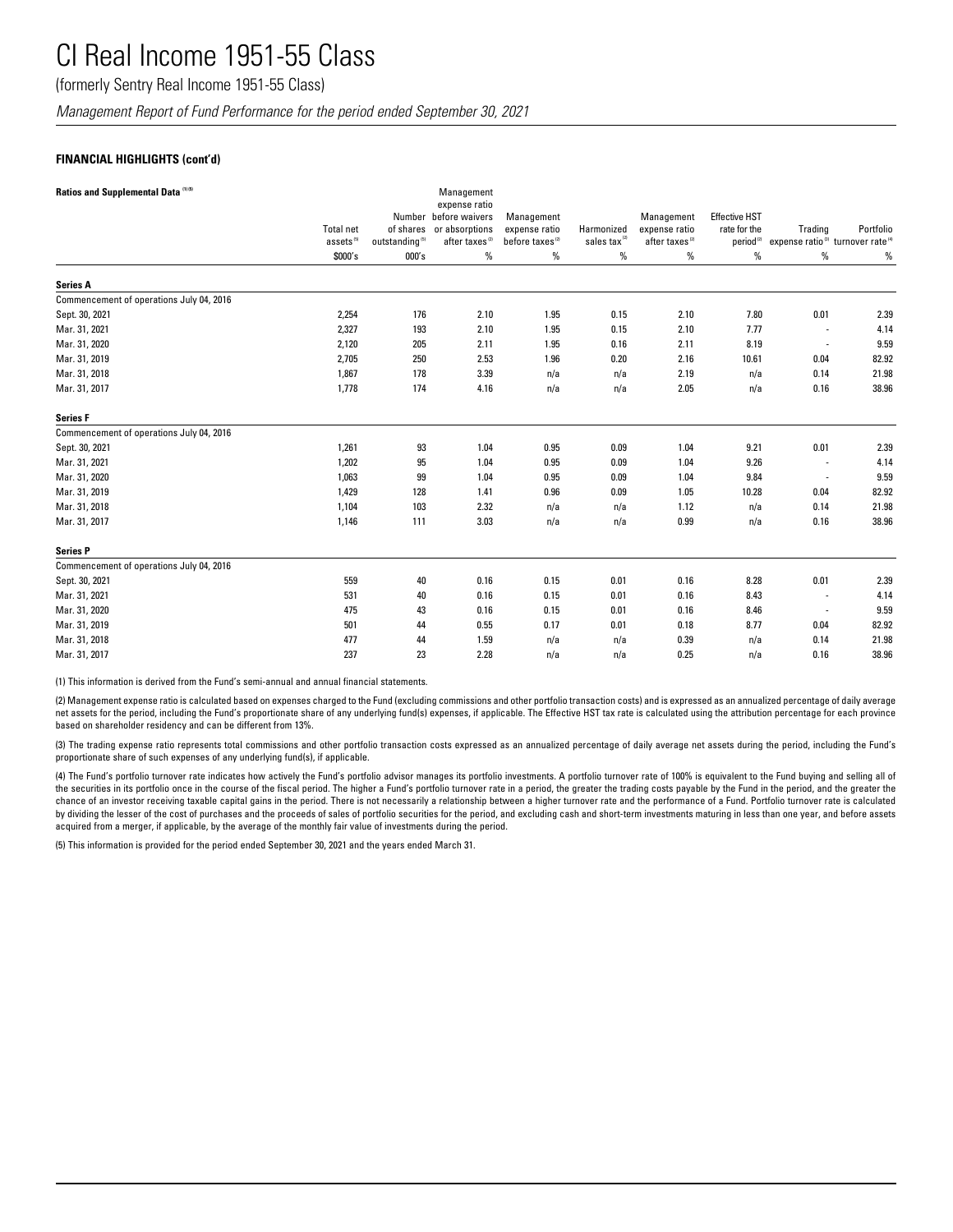(formerly Sentry Real Income 1951-55 Class)

*Management Report of Fund Performance for the period ended September 30, 2021*

## **PAST PERFORMANCE**

This section describes how the Fund has performed in the past. Remember, past returns do not indicate how the Fund will perform in the future. The information shown assumes that dividends made by the Fund in the periods shown were reinvested in additional shares of the relevant Series of the Fund. In addition, the information does not take into account sales, redemption, distribution or other optional charges that would have reduced returns or performance.

## *Year-by-Year Returns*

The following charts show the Fund's semi-annual and annual performance for each of the periods shown and illustrate how the Fund's performance has changed from period to period. In percentage terms, the charts show how much an investment made on the first day of each financial period would have grown or decreased by the last day of each financial period, except where noted.



1 2017 return is for the period from July 4, 2016 to March 31, 2017.